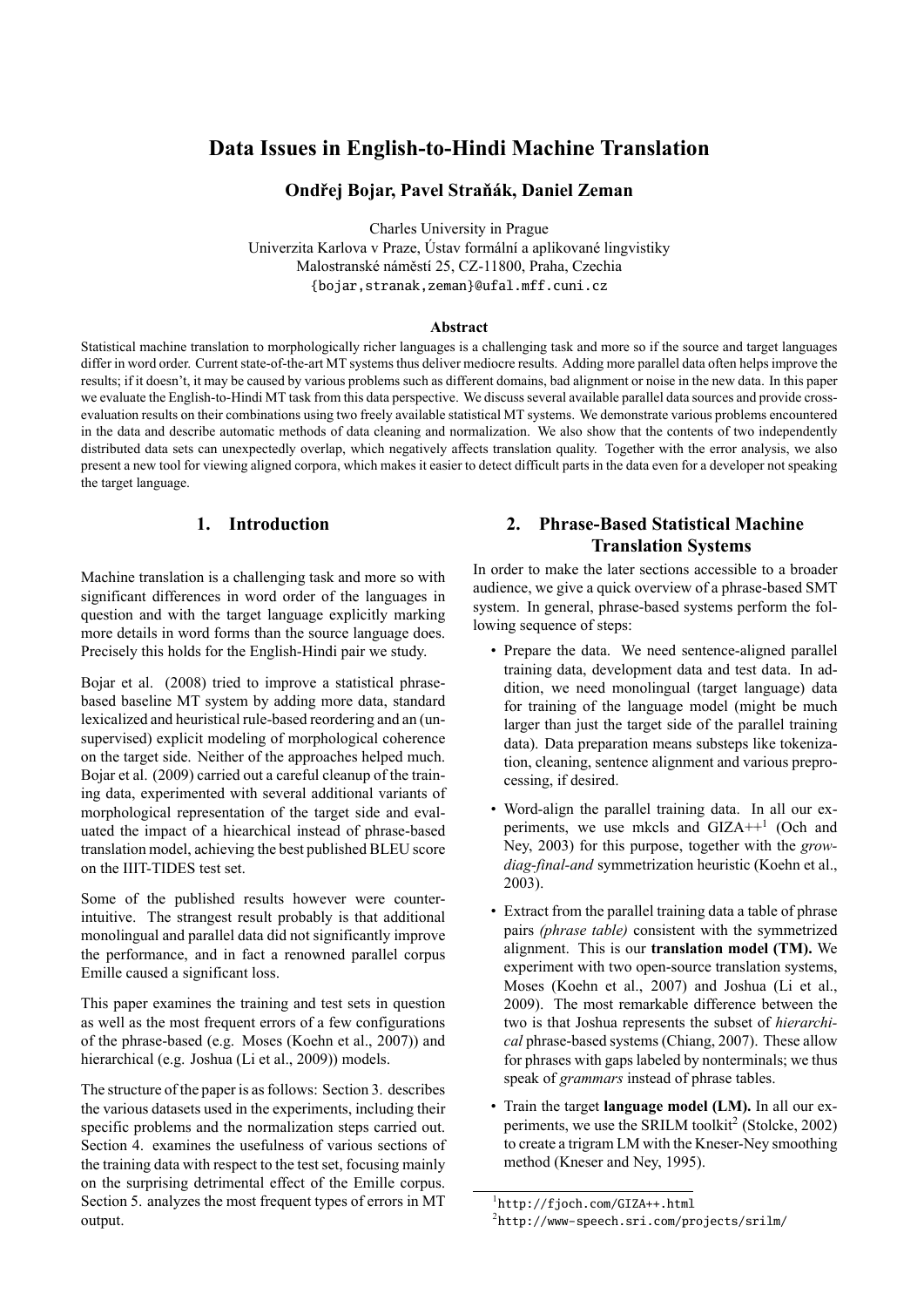- Optionally train other models, such as a reordering model.
- Each of the trained models (TM, LM and possibly others) is able to assign one or more scores *(features)* to any translation hypothesis. To combine these features into one overall score, we need a weight for every feature. Here is where the development data come into play. The core part of the system, called **decoder**, uses the models with some random initial weights to generate translation hypotheses for every source language sentence in the development set. The hypotheses are compared to reference translations and ranked according to an automatic translation quality measure (usually the BLEU score (Papineni et al., 2002)). The process is repeated and feature weights are updated between iterations so that locally optimal weights (w.r.t. translation quality on the development set) are converged to. This is called *[minimum error rate tr](#page-5-5)aining* **(MERT)** (Och, 2003).
- Finally, the decoder uses the locally optimal weights to produce translation hypotheses for the test data. These are evaluated against the target side of the test set (reference tra[nslations\).](#page-5-6) Depending on setup, some postprocessing steps may be needed before the actual evaluation.

#### **3. Data**

#### **3.1. Tides**

<span id="page-1-0"></span>A dataset originally collected for the DARPA-TIDES surprise-language contest in 2002, later refined at IIIT Hyderabad and provided for the NLP Tools Contest at ICON 2008 (Venkatapathy, 2008): 50K sentence pairs for training, 1K development and 1K test data.

The corpus is a general domain dataset with news articles forming the greatest proportion. It is aligned on sentence level, [and tokenized to som](#page-5-7)e extent. We found the tokenization insufficient (e.g. *anglo-american* would be 1 token instead of 3, making the data sparseness problem more severe) and ran our own tokenizer on top of it.

There are over 2000 sentences containing Latin letters, none of which are used correctly (such as English citations within Hindi text would be). As far as we can tell, these are traces of encoding conversion failures. Most occurrences look like a misconverted punctuation, sometimes perhaps a lost Devanagari symbol. However, the most severe cases (more than 200) are sentences that start in Devanagari and suddenly switch into ASCII garbage. An example: प्रादेशिक -जनसंख्या बंगाली बंग्लादेश ह्यपूर्वी बंगालह से आए अधिकांश िवथािपत दिण अंडमान , नेल , हैवलाक , मय अंडमान , उ*<arI AMDmaana tqaa ilaiTla AMDmaana maoM basaae gae .*<sup>3</sup> Other noise, not betrayed by Latin characters, include |भाष्; (misconversion of "|BAR;", standing for the sentenceterminating danda sign), or the mysterious sequence  $\overline{R}$ -ऊण्श्छ्ष्-<sup>4</sup>. We apply automatic rules to get rid of all the prob[le](#page-1-1)ms mentioned, and a few more.

### **3.2. Daniel Pipes**

A journalist Daniel Pipes' website:<sup>5</sup> limited-domain articles about the Middle East. The articles are originally written in English, many of them are translated to up to 25 other languages, including Hindi (322 articles, 6,761 sentence pairs).

#### **3.3. Emille**

EMILLE corpus (Baker et al., 2002) consists of three components: monolingual, parallel and annotated corpora. There are fourteen monolingual corpora, including both written and (for some languages) spoken data for fourteen South Asian l[anguages: Assamese](#page-4-2), Bengali, Gujarati, Hindi, Kannada, Kashmiri, Malayalam, Marathi, Oriya, Punjabi, Sinhala, Tamil, Telegu and Urdu. The EMILLE monolingual corpora contain approximately 92,799,000 words (including 2,627,000 words of transcribed spoken data for Bengali, Gujarati, Hindi, Punjabi and Urdu). The parallel corpus consists of 200,000 words of text in English and its accompanying translations in Hindi and other languages. Whenever we mention Emille, we mean the parallel English-Hindi section.

The original Emille had about 7000 sentences in each language; it turned out to be very badly aligned (many sentences without translation) and had spelling errors, so we worked with a manually cleaned and aligned subset of 3501 sentence pairs.<sup>6</sup>

#### **3.4. Other Data**

Various other small datasets:

- <span id="page-1-5"></span>**ACL 2005:** A [s](#page-1-3)ubset of Emille, used in the shared task of the ACL 2005 workshop on "Building and Using Parallel Texts: Data Driven Machine Translation and Beyond".<sup>7</sup>
- **Wiki NEs:** We have extracted English titles of Wikipedia entries, that are translations (or rather transcriptions) of Hindi, [M](#page-1-4)arathi and Sanskrit named entities (names of persons, artifacts, places, etc.), and their translations in Devanagari. We used XML abstracts of English Wikipedia; the begining of an entry looks something like this, so it is easy to parse it with a regular expression:

**Mumbai** (Marathi: मुंबई, *Mumbaī*…

We took not only Hindi, but also Marathi and Sanskrit entities on the assumption that these are also commonly used in Hindi texts.

**Shabdanjali:** A GPL-licensed collaborative English-Hindi dictionary, containing about 26,000 entries.

 $3\,\text{We}$  do not provide English translation of this example because its only p[ur](#page-1-2)pose is to illustrate the broken script conversion.

<span id="page-1-2"></span><span id="page-1-1"></span><sup>&</sup>lt;sup>4</sup>This repeatedly occurring sequence is not a valid Hindi word. In the so-called WX Romanization of Devanagari, it is rendered

as "Q-UNSCR-" which is more likely to originate in a formatting control sequence.

<sup>5</sup> http://www.danielpipes.org/

<sup>&</sup>lt;sup>6</sup>We are very grateful to Om Damani and his colleagues from IIT Mumbai for making their corrected subset of Emille available to us.

<span id="page-1-4"></span><span id="page-1-3"></span> $7$ [Downloaded from the workshop](http://www.danielpipes.org/) website at http://www. cse.unt.edu/~rada/wpt05/. We used this dataset on the assumption that it might be better aligned, compared to the original Emille parallel corpus.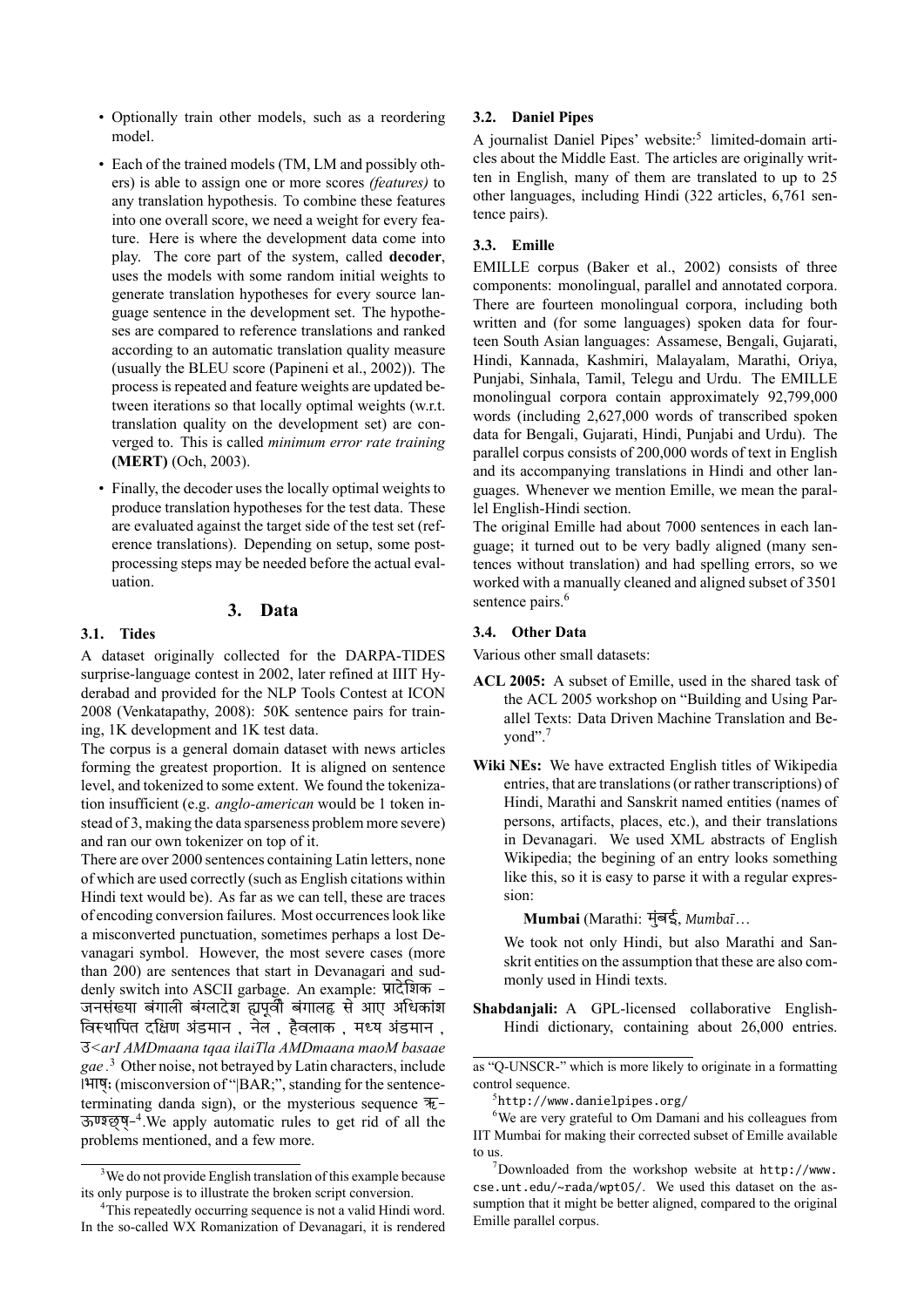Available on the web in various formats and encodings. It is formatted similarly to printed bilingual dictionaries, so several filters had to be applied to refine a simple list of word pairs out of it. We test two variants of the dictionary. The full word list contains 32,159 word pairs (generated from the 26,000 entries – some words have more than one translation). Unfortunately, it also contains a lot of inherent noise and errors introduced by conversion steps carried out before we got the dictionary. Therefore we also tested a filtered version of only 1422 word pairs confirmed in a large monolingual corpus of Hindi. Later in the paper we refer to the full version as *dictfull* and to the filtered version as *dictfilt*.

#### **Agriculture domain parallel corpus:** English-Hindi-

Marathi-UNL parallel corpus from Resource Center for Indian Language Technology Solutions.<sup>8</sup> It contains 17,105 English and 13,248 Hindi words in 527 parallel sentences.

#### **3.5. Normalization**

As always with statistical approaches, we want our training data to match the test data as closely as possible. There are style variations throughout our data that can and should be normalized automatically. For instance, the Tides corpus usually (except for some conversion errors) terminates a sentence with the period ("."). However, some of our additional data sets use the traditional Devanagari sign called *danda* ("।") instead. Our normalization procedure thus replaces all dandas by periods. A list of normalization steps follows. Note that some changes affect the English data as well!

- Convert the text to fully decomposed Unicode. For instance, any DEVANAGARI LETTER FA will be replaced by the sequence DEVANAGARI LETTER PHA, DEVANA-GARI SIGN NUKTA. Note that both strings are identical in appearance.
- Replace Devanagari digits ("०१२३४५६७८९") by European digits ("0123456789").
- Replace danda ("|"), double danda ("|") and the Devanagari abbreviation sign ("°") by period (".").<br>Replace *candrabindu* by *anusvar*, e.g. "पाँच" by
- Replace *candrabindu* by *anusvar*, e.g.  $"$ पांच".
- Remove all occurrences of *nukta*, effectively replacing "क़ख़ग़ज़ड़ढ़फ़" by "कखगजडढफ".
- Remove various control characters (yes, they occur in the data!), zero-width joiners and the like.
- Replace non-ASCII punctuation by their ASCII counterpart, e.g. " $-$ " by "-".

Also common is the case where genuine English text has been (during some processing at the site of the data provider) interpreted as Devanagari encoded using Latin letters. Thus, ईङोमिटओन् छोिमिसओनेर् *(īnṅormaṭion chommisioner)* should actually read (even in the Hindi text) *Information Commis(s)ioner*. If transcribed to Devanagari, it would probably yield something like इफ़ोमेशन कोिमशनेर *(informeśana komiśanera)*. Errors of this nature are not easy

to detect automatically and we did not include their correction in the normalization procedure.

#### **3.6. Features of Hindi Vocabulary**

Hindi as the target language possesses some features that negatively influence MT performance: richer morphology than English and harder sparse-data problem due to vocabulary that combines words from various etymological sources.

One common cause of data sparseness is unstable orthography of English and other loanwords (or even transcribed citations), cf. the following counterparts of the English word "standards", all present in the data:

- टै ंडडज *(sṭaiṁḍarḍaja)*
- टै ंडडस *(sṭaiṁḍarḍasa)*
- टै ंडड्स*(sṭaiṁḍarḍsa)*

Another source of data sparseness is the existence of many synonym pairs, in which one synonym is a Perso-Arabic loanword while the etymology of the other can be traced back to Sanskrit: see Table 1 and (Snell and Weightman, 2003), pp. 222–224.

# **4. Usefulness of Parallel Training Sets**

Table 2, reproduced from ([Bo](#page-3-0)jar et [al., 2009\), documents](#page-5-8) [the ne](#page-5-8)gative effect of adding Emille to the training set. The table summarizes automatic evaluation and manual quality judgments of 53 sentences drawn randomly from the Tides test se[t,](#page-3-1) with the baseline M[oses setup \(simple](#page-4-1) phrase-based translation, lexicalized reordering, language model trained on the full target side of the parallel data) trained on various subsets of the parallel data. $9$  The starting point is the combination of Tides and Daniel Pipes (TIDP), adding Emille (EM), all other corpus sources (oth) and finally the two variants of the Shabdanjali dictionary: DICTFull and DICTFilt. Both the BLEU and manual [s](#page-2-0)cores indicate that Emille hurts the performance when tested on Tides test set: only 12 instead of 19 sentences were translated acceptably (labeled **\*\***). Adding further data reduced the detrimental effect of Emille (not observed in BLEU scores) but the best performance was achieved by Tides + Daniel Pipes only.

Of course, the destructive influence of Emille could be attributed to differences in domains of Emille vs. Tides (test data). If Emille just did not help, this would be an easy answer. However, it does not explain why Emille actually *hurts* so much.

Bojar et al. (2009) observed signs of overfitting to Tides development data when the MT system's training data contained Emille:

"MERT optimizes 5 feature weights of Joshua: the lan[guage model proba](#page-4-1)bility, the word penalty (preference for shorter translations), and three translation features: *P*(*e|f*),  $P_{lex}(f|e)$  and  $P_{lex}(e|f)$ . When Emille is involved, MERT always pushes the non-lexical translation probability extraordinarily high, and causes overfitting. While for other experiments we usually saw better BLEU scores on test data than on development data, the opposite was the case with Emille."

<sup>8</sup> http://www.cfilt.iitb.ac.in/download/corpus/ parallel/agriculture\_domain\_parallel\_corpus.zip

<span id="page-2-0"></span><sup>&</sup>lt;sup>9</sup>The BLEU scores are computed on the full Tides test set, not just the 53 selected sentences.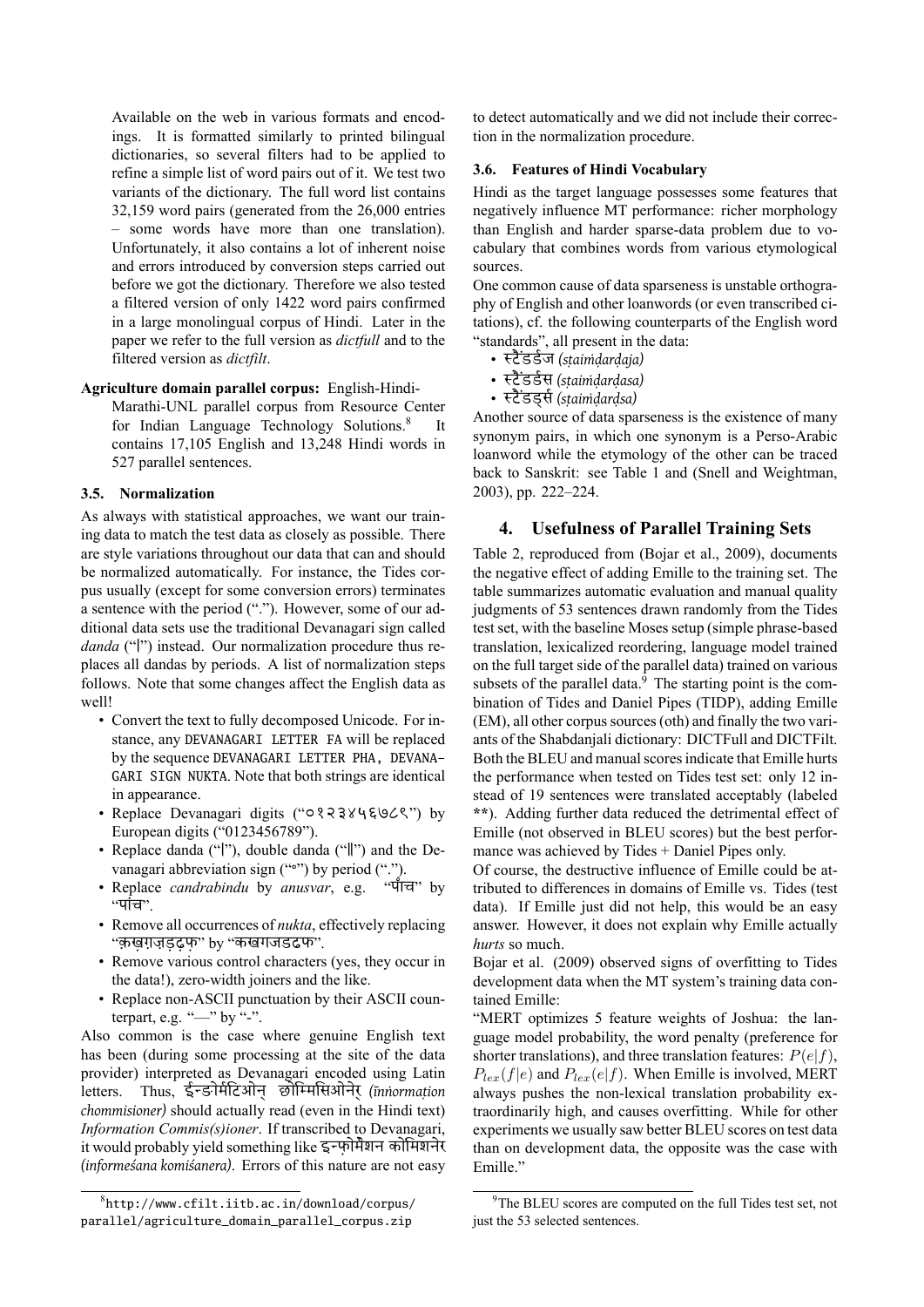| English   | Hindi/Persian        | <b>Hindi/Sanskrit</b>        |
|-----------|----------------------|------------------------------|
| language  | ज़बान (zabāna)       | भाषा (bhāsā)                 |
| book      | किताब (kitāba)       | पुस्तक (pustaka)             |
| newspaper | अख़्बार (axbāra)     | समाचार-पत्र (samācāra-patra) |
| beautiful | खूब्सूरत (xubsurata) | सुन्दर (sundara)             |
| meat      | गोश्त (gośta)        | माँस (mām̃sa)                |
| thank you | शुक्रिया (śukriyā)   | धन्यवाद (dhanyavāda)         |

Table 1: Synonyms of different origin

| <b>System</b>            | 0  | $\star$ | ** | <b>BLEU</b>      |
|--------------------------|----|---------|----|------------------|
| <b>REF</b>               | 0  | 8       | 45 |                  |
| <b>TIDP</b>              | 20 | 14      | 19 | $11.89 \pm 0.76$ |
| <b>TIDPEM</b>            | 22 | 19      | 12 | $9.61 \pm 0.75$  |
| <b>TIDPEMoth</b>         | 17 | 25      | 11 | $10.97 \pm 0.79$ |
| <b>TIDPEMothDICTFilt</b> | 23 | 17      | 13 | $10.96 \pm 0.75$ |
| <b>TIDPEMothDICTFull</b> | 22 | 16      | 15 | $10.89 \pm 0.69$ |

Table 2: The effect of additional (out-of-domain) parallel data in phrase-based translation.

<span id="page-3-1"></span>In experiments evaluated on Emille, we split the 3501 sentence pairs of Emille to 3151 training, 175 development and 175 test pairs. In other cases (Emille used for training but not for MERT and testing), all 3501 pairs are used.

In our quest for the cause of the strange behavior of Emille with the original development set, we also ran a series of experiments on Tides with swapped development and test sets (identified as TideSwap).

Table 3 shows the results of the cross-evaluation of corpora. In all experiments there, word alignment was computed on automatic word "stems" defined as the first 4 characters of every word. The results were created by Joshua.

| TM                    | LM     | DT       | <b>DBleu</b> | <b>TBleu</b> |
|-----------------------|--------|----------|--------------|--------------|
| Emille                | Emille | Emille   | 9.33         | 10.16        |
| Tides                 | Tides  | Tides    | 11.45        | 12.08        |
| $Tides + DP$          | Tides  | Tides    | 11.24        | 12.58        |
| Tides + Emille        | Tides  | Tides    | 13.05        | 11.05        |
| $Tides + DP + Emille$ | Tides  | Tides    | 12.98        | 11.32        |
| Emille                | Emille | Tides    | 9.03         | 1.75         |
| Tides                 | Tides  | TideSwap | 12.78        | 10.66        |
| $Tides + DP$          | Tides  | TideSwap | 12.82        | 10.75        |
| $Tides + Emille$      | Tides  | TideSwap | 12.74        | 11.75        |
| $Tides + DP + Emille$ | Tides  | TideSwap | 12.64        | 11.68        |
| Emille                | Emille | TideSwap | 2.26         | 7.38         |

Table 3: Cross-evaluation of the three main corpora with Joshua 1.1. DP = Daniel Pipes Corpus. DT = development and test data. DBLEU is the final MERT score on development set, TBLEU is the evaluation on the test data. For scores in the 10-12 range, the interval of statistical significance is about  $\pm 0.75$ .

The experiment with test data from Emille does not support suspicion that Emille is a bad corpus per se (note however that the development and test sets are very small in this case). The overfitting effect in the experiment trained on Tides  $+DP + Emille$ , tested on Tides, might suggest that there is some special relation between the Emille corpus and Tides development set. The TideSwap experiment without

<span id="page-3-0"></span>Emille gives a baseline for cross-evaluation of Emille in this environment. (Note that Tides test is easier to translate than Tides development, as evidenced by experiments with both Tides and TideSwap.) Finally, adding Emille to the TideSwap environment shows no sign of overfitting, and it actually significantly improves the test BLEU score. Altogether, the experiments suggest that training on Emille is extraordinarily suitable for Tides dev set but not for test set (the overfitting was due to that, too: MERT realized the value of Emille and pushed the weight of the translation model unrealistically high).

Finally, we took a closer look at the contents of Tides and Emille. To our surprise, it turned out that these two independently acquired resources overlap significantly:

- 2320 English sentences from Tides training set have been found in Emille (5% of the 50000 Tides sentences)
- 107 English sentences from Tides development set have been found in Emille (11% of the 1000 Tides sentences). Thus, adding Emille to the training data meant we were tuning the weights partially on our training data.
- No overlap of Emille and Tides test set has been detected.
- From the point of view of Emille, 69% of its 3501 English sentences have been found somewhere in Tides.
- Note that only English sentences were searched for. There is no guarantee that their Hindi equivalents are the same in both Tides and Emille. The careful manual alignment and cleaning performed on our version of Emille should mean that in case of any differences, Emille is the better source.

## **5. Error Analysis**

Manual evaluation is an important complement of BLEU score; however, native Hindi speakers are not available for the full duration of the project and cannot carry full dataerror analysis. We attempt to overcome this handicap by a number of data consistency checks, out-of-vocabulary statistics, and by developing tools for viewing interesting parts of the parallel corpora.

#### **5.1. Out-of-Vocabulary Rates**

Table 4 documents the coverage of various training sets we have tried with respect to both tides test sets: developement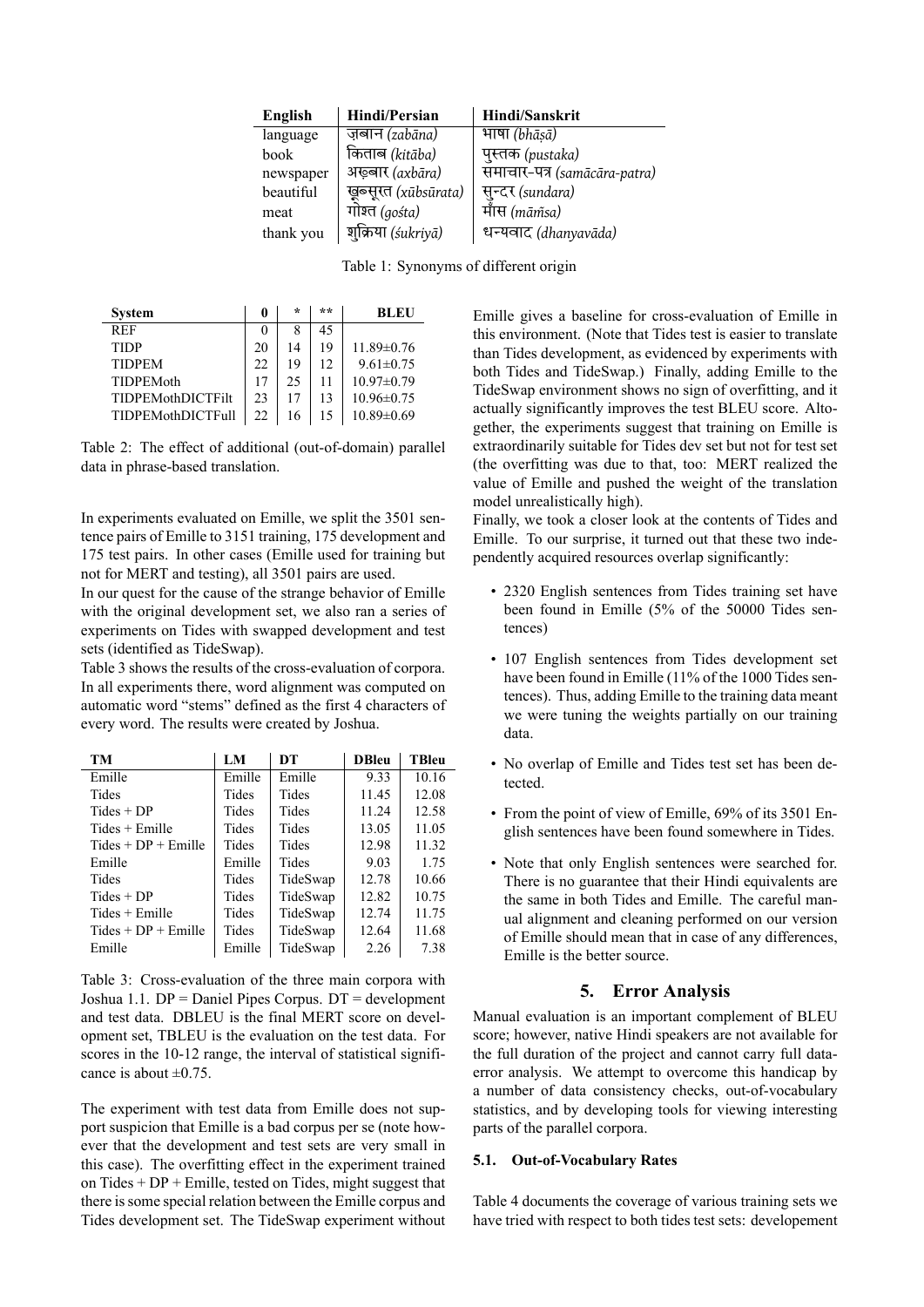and evaluation. Out-of-vocaburary (OOV) rate is a ratio of words and their occurrences (i.e. types and tokens) from a test set that were not found in a training dataset. That means that a statistical translation system is required to translate these words, but could not have learned their translations during the training.

- We can see that all the data other then Tides train cover approx. 90% of tokens and 60% of types in Tides test set on the English side. On the Hindi side, the coverage in terms of types is quite a bit worse, but in terms of tokens it is quite similar.
- We can see that the numbers of types and tokens are always very similar. That means, that vast majority of OOV words have only one occurrence.
- The impact of the DP data is small, but still larger than the Shabdanjali dictionary.
- Hindi side of the data is always a bit worse. The reasons might be the richer morphology, but also some noise in the data. For instance there is an underscore that occurs cca 140 times in the Tides test, but never in the Tides train.

#### **5.2. Dissecting Word Alignment**

As part of our error analysis efforts, we developed a tool that can visualize alignments, quickly find word examples and summarize their alignments. This alignment viewer helps us better understand the corpora the SMT system uses for training. It also provides a great perspective for the translation hypotheses on the test data.

We assume that the corpus is word-aligned, i.e. that a file describing symmetrized word alignments is available. For the training part of the corpus, we must have created such alignment during training of the translation model. For the test data, we can obtain similar alignments if we append test source + reference translations and test source + system hypotheses to the training data, then run Giza++ again.

The tool consists of two parts: an indexer and a viewer. The indexer first reads the aligned corpus and remembers all occurrences and alignments of all words. It writes this information to index files. The viewer uses the index to find and access example sentence pairs quickly.

The viewer is powered by a Perl script that dynamically generates HTML (Web) content; the viewer itself is any web browser. Together with a web server $10$  the scripts create an application that displays the contents of the corpus and quickly navigates through the examples. The web technology provides an easy and cheap approach to get a reasonably working text-oriented GUI portable t[o m](#page-4-3)ultiple platforms. It would be easier for the users not to be forced to use a web server; however, the contents must be dynamic, otherwise we would have to generate millions of static web pages that nobody would ever look at. The dynamic approach makes for easy access to all occurrences of all words in the corpus. All words are clickable, so the space of translations of translations (of ...) can be explored to any depth.

Another feature of the indexer is that it creates overall statistics of alignment counterparts of any word. Such summaries make it easy to discover ambiguous translations such as those of *book* (Figure 2).

Useful as the tool is, one has to bear in mind that it is based solely on the word alignment, i.e. on the input that the SMT training module works with. It cannot reveal directly what happens *inside* the S[MT](#page-6-0) system, and thus *why* did it output what it did. However, training corpora are often the key to the success of the SMT systems, so the alignment viewer can at least shed light on a substantial part of the potential error sources.<sup>11</sup>

### **6. Conclusion**

We have des[crib](#page-4-4)ed a number of English-Hindi corpora and other parallel resources available for machine translation research. We have presented methods for data cleaning and pointed out many normalization issues specific for Hindi.

In the experimental part, we have presented a detailed discussion of BLEU scores obtained by training and crosstesting on various datasets. Both new and previously published results have been compared. The most important outcome of this paper is the overlap detected in two substantial corpora, Tides and Emille. Although it may seem trivial, due to close to zero documentation of the available datasets, the overlap is not obvious for new users – but it significantly affects the research results.

Finally, in the error analysis part, we presented a new tool for browsing through aligned corpora, which helps even a non-speaker of Hindi to find alternative translations of the same word, match test data examples to training data and much more.

## **7. Acknowledgements**

The research has been supported by the grants MSM0021620838 (Czech Ministry of Education) and EuromatrixPlus (FP7-ICT-2007-3-231720 of the EU and 7E09003 of the Czech Republic).

## **8. References**

- Paul Baker, Andrew Hardie, Tony McEnery, Hamish Cunningham, and Rob Gaizauskas. 2002. EMILLE, A 67- Million Word Corpus of Indic Languages: Data Collection, Mark-up and Harmonisation. In *Proceedings of LREC 2002*, pages 819–827, Lancaster. Lancaster University.
- <span id="page-4-2"></span>Ondřej Bojar, Pavel Straňák, and Daniel Zeman. 2008. English-Hindi Translation in 21 Days. In *Proceedings of ICON 2008 NLP Tools Contest*, Pune, India.
- <span id="page-4-0"></span>Ondřej Bojar, Pavel Straňák, Daniel Zeman, Gaurav Jain, Michal Hrušecký, Michal Richter, and Jan Hajič. 2009. English-Hindi Translation—Obtaining Mediocre Results with Bad Data and Fancy Models. In *Proceedings of ICON 2009*, Hyderabad, India.

<span id="page-4-3"></span><sup>&</sup>lt;sup>10</sup>Such as the Apache web server, which is freely available for several platforms and can be installed locally even on a Windows laptop.

<span id="page-4-4"></span><span id="page-4-1"></span><sup>&</sup>lt;sup>11</sup>The viewer is still under development. There is some documentation at https://wiki.ufal.ms.mff.cuni.cz/user: zeman:addicter, and the code can be obtained from https://failfinder.googlecode.com/svn/trunk/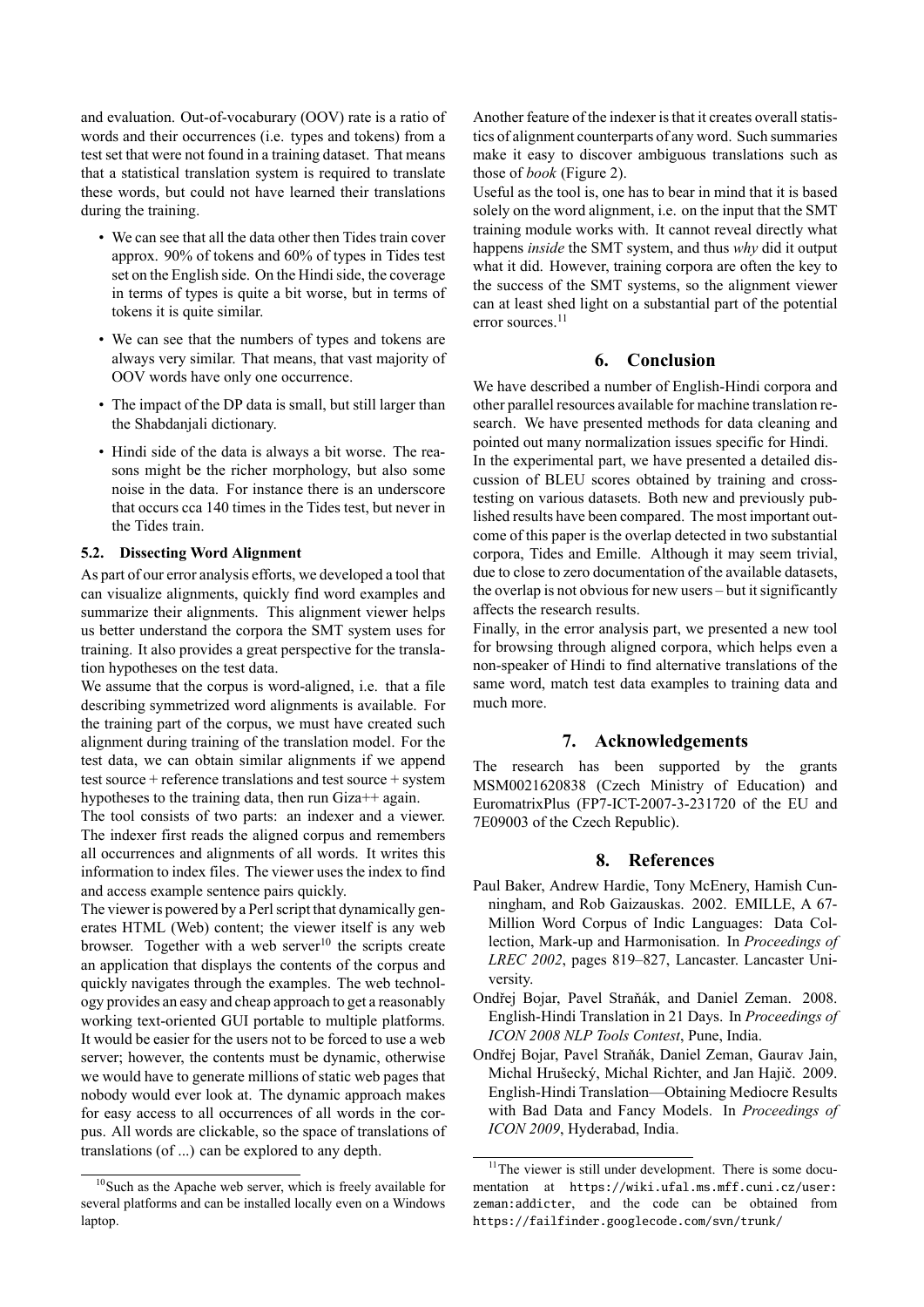# For

| For         | many              | years,  |                    | lit                     | was              | the        | single            |         | largest earner | of                          | foreign         | exchange. |             |             |           |
|-------------|-------------------|---------|--------------------|-------------------------|------------------|------------|-------------------|---------|----------------|-----------------------------|-----------------|-----------|-------------|-------------|-----------|
| तिक         | अनेक              | विषी    |                    | यह                      | उद्योग           | सबसे       | ही अकेला अधिक     |         | अर्जक          |                             | विदेशी          | मुद्रा    |             |             |           |
| $ 0-2 $     | 1-0               | $2 - 1$ |                    | $3 - 3 \mid 4 - 4$      | 5-5              | 6-8        | $7 - 67 - 78 - 9$ |         | $ 9 - 12 $     |                             | $ 11 - 10$      | $12 - 11$ | $ 13 - 15 $ |             |           |
| $ 1-0 $     | $ 2 - 1 $         | $0 - 2$ |                    | $3 - 3 \mid 4 - 4 \mid$ | $5-5$            | 7-6        | 7-7               | $6 - 8$ | $8 - 9$        | $11 - 10$                   | $12 - 11$       | $9 - 12$  |             |             | $13 - 15$ |
| many  years |                   | For     |                    | lit                     | was              |            | single single     | the     | largest        | ∥foreign                    | exchange earner |           |             |             |           |
| अनेक        | विषौ              | तक      |                    | यह                      | उद्योग           | ही         | अकेला             | सबसे    | अधिक           | विदेशी                      | मुद्रा          | अर्जक     | खा          | 信           |           |
|             | aneka varsom taka |         |                    |                         | yaha  udyoga  hī |            | akela             | sabase  | adhika         | videśī                      | mudrā           | ar jaka   | ∥rahā       | hai         |           |
| 11-0        | $ 2 - 1 $         | $0 - 2$ |                    | $ 0-3 3-4 $             | 4-5              | 7-6        | $6 - 7$           | $8 - 8$ | $11 - 9$       | $12 - 10$                   | $10 - 11$       | $9 - 12$  |             | $ 13 - 14 $ |           |
| many years  |                   | For     | For                |                         | lit              | single the |                   |         |                | largest foreign exchange of |                 | earner    |             |             |           |
| कई          | विषौ              | के      | लिए $\overline{a}$ |                         | यह               | अकेल       | सबसे              | बड      | विदेशी         | मुद्रा                      | कि              | earner    | है          |             |           |
| kaī         | ∣varsom∥ke        |         | lie                |                         | <b>yaha</b>      | akela      | sabase            | bada    | videśī         | mudra                       | ke              | earner    | hai         |             |           |

Examples of the word in the r data: The word 'For' occurs in 10 sentences. This is the sentence number 217 in file S.

previous | next | training data only | test/reference | test/hypothesis

 Figure 1: A screenshot of the alignment viewer showing example sentence for the English word *For*. This example is from the test data set, hence there are three versions of the sentence (top-down): the English source sentence, the Hindi are identified directly beneath every source word. Besides the alignment indices from the alignment file, the corresponding target word (from reference translation) is copied over here, too. Similarly, source counterparts of target words are described immediately above the target words. The hyperlinks make browsing other corpus occurrences of the word really fast and easy. Also, all words in the example sentence are clickable and provide direct links to their own sets of examples. reference translation, and the translation hypothesized by the SMT system. The alignment counterparts of the source words

- <span id="page-5-4"></span> David Chiang. 2007. Hierarchical Phrase-Based Translation. *Computational Linguistics*, 33(2):201–228.
- Reinhard Kneser and Hermann Ney. 1995. Improved backing-off for m-gram language modeling. In *Proceedings of the IEEE International Conference on Acoustics, Speech and Signal Processing*, pages 181–184, Los Alamitos, California, USA. IEEE Computer Society Press.
- <span id="page-5-3"></span>Philipp Koehn, Franz Josef Och, and Daniel Marcu. 2003. Statistical phrase-based translation. In *NAACL '03: Proceedings of the 2003 Conference of the North American Chapter of the Association for Computational Linguistics on Human Language Technology*, pages 48–54, Morristown, NJ, USA. Association for Computational Linguistics.
- <span id="page-5-0"></span>Philipp Koehn, Hieu Hoang, Alexandra Birch, Chris Callison-Burch, Marcello Federico, Nicola Bertoldi, Brooke Cowan, Wade Shen, Christine Moran, Richard Zens, Chris Dyer, Ondřej Bojar, Alexandra Constantin, and Evan Herbst. 2007. Moses: Open Source Toolkit for Statistical Machine Translation. In *Proceedings of ACL Demo and Poster Sessions*, pages 177–180, Praha, Czechia.
- <span id="page-5-1"></span>Zhifei Li, Chris Callison-Burch, Sanjeev Khudanpur, and Wren Thornton. 2009. Decoding in Joshua: Open Source, Parsing-Based Machine Translation. *The Prague Bulletin of Mathematical Linguistics*, 91:47–56, 1.
- <span id="page-5-2"></span>Franz Josef Och and Hermann Ney. 2003. A systematic comparison of various statistical alignment models. *Computational Linguistics*, 29(1):19–51.
- <span id="page-5-6"></span>Franz Josef Och. 2003. Minimum error rate training in statistical machine translation. In *ACL '03: Proceed-*

*ings of the 41st Annual Meeting on Association for Computational Linguistics*, pages 160–167, Morristown, NJ, USA. Association for Computational Linguistics.

- <span id="page-5-5"></span>Kishore Papineni, Salim Roukos, Todd Ward, and Wei-Jing Zhu. 2002. Bleu: a method for automatic evaluation of machine translation. In *ACL '02: Proceedings of the 40th Annual Meeting on Association for Computational Linguistics*, pages 311–318, Morristown, NJ, USA. Association for Computational Linguistics.
- <span id="page-5-8"></span>Rupert Snell and Simon Weightman. 2003. *Teach Yourself Hindi*. Hodder Education, London, UK.
- Andreas Stolcke. 2002. Srilm an extensible language modeling toolkit. In *Proceedings of International Conference on Spoken Language Processing*, Denver, Colorado, USA.
- <span id="page-5-7"></span>Sriram Venkatapathy. 2008. NLP Tools Contest – 2008: Summary. In *Proceedings of ICON 2008 NLP Tools Contest*, Pune, India.